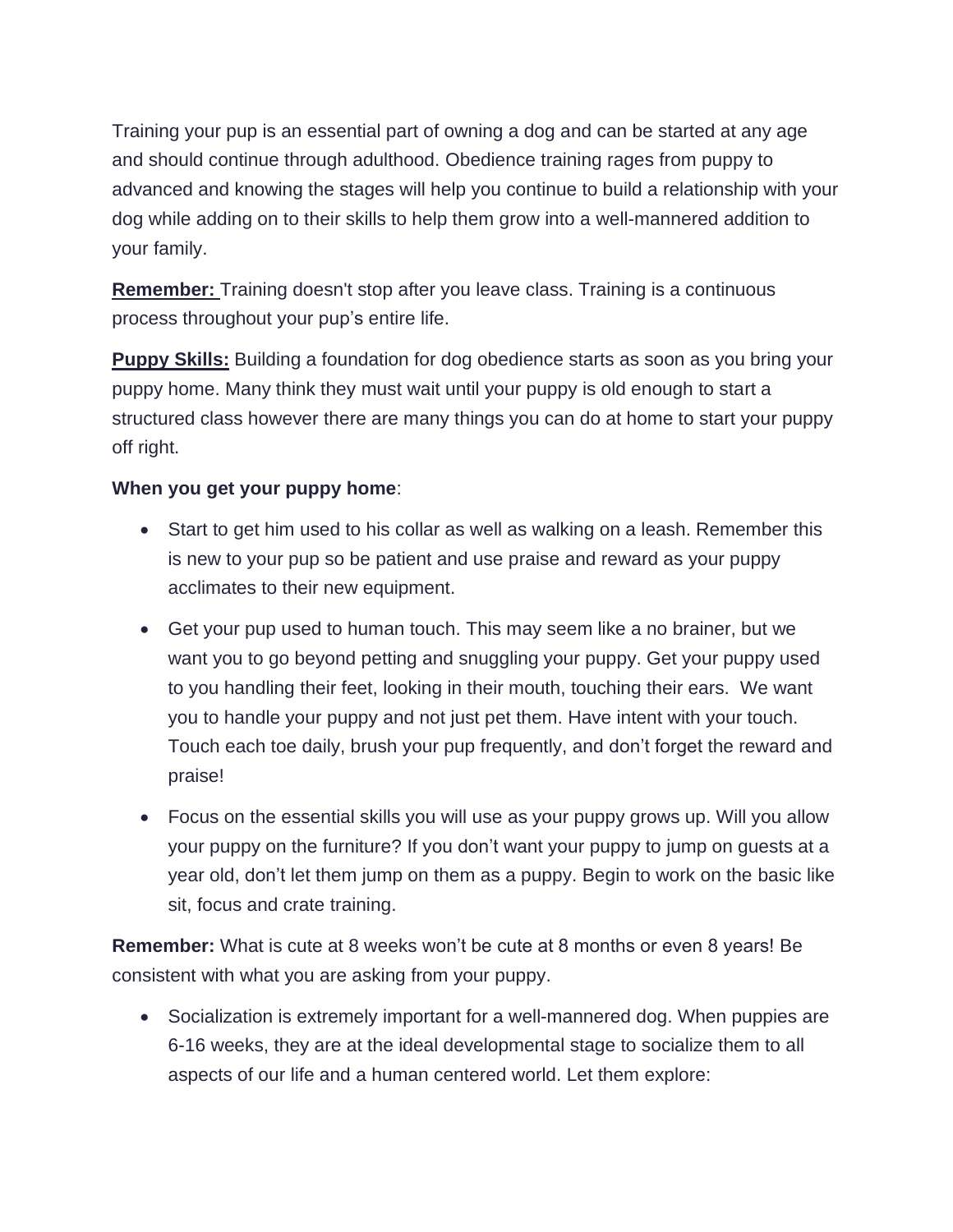- o New people and places
- o A friend or family members fully vaccinated dog
- o Cats
- o Car rides (What dog doesn't like a trip to Starbucks for a pup cup!)
- $\circ$  Sounds, sights, and situations they will experience in life

**Remember:** You will want to make sure your puppy has been fully vaccinated prior to bringing them to areas where large amounts of dogs congregate.

**Remember:** Your puppy will go through an adolescent stage from 8-18 months where additional socialization and training will be important.

• Enroll in an age-appropriate training class. At The Bark Club we offer two AKC Virtual Home Manners classes. This is a great way to get your puppy off to a great start while earning their first AKC Title. (All breeds welcome) <https://www.barkclubco.com/barkclubtraining>

**Basic Obedience:** Basic obedience will introduce simple skills to your puppy such as sit, down, come, stay place and focus. These are the skills necessary for your dog to progress into more advanced training. Having the basics will lay the framework for more complicated commands.

• Basic obedience continues to help your pup with socialization skills as well as teaching them to remain calm and relaxed.

**Remember:** Training should be a way for you to strengthen your bond and deepen your lifelong relationship with your dog.

- Training should be fun! Introduce training games and teach them new skills while you play.
- Keep training sessions short. You do not have to spend hours a day working with your pup. They will lose interest and so will you. Several one-to-five-minute sessions throughout the day is great.
- Incorporate training into the normal things you do daily. Ask for a sit before feeding. Use good manners when leashing or exiting a door. Don't allow jumping when guest enter your house.
- Use your dogs' meals during training. Your dog doesn't always have to eat their dinner from a dish. Use it throughout the day for your training sessions.

**Remember:** If you are not having fun, either is your dog!

• Enroll in a basic obedience class. At The Bark Club we offer S.T.A.R. Puppy. This is an excellent first in-person training class for your puppy. And provides a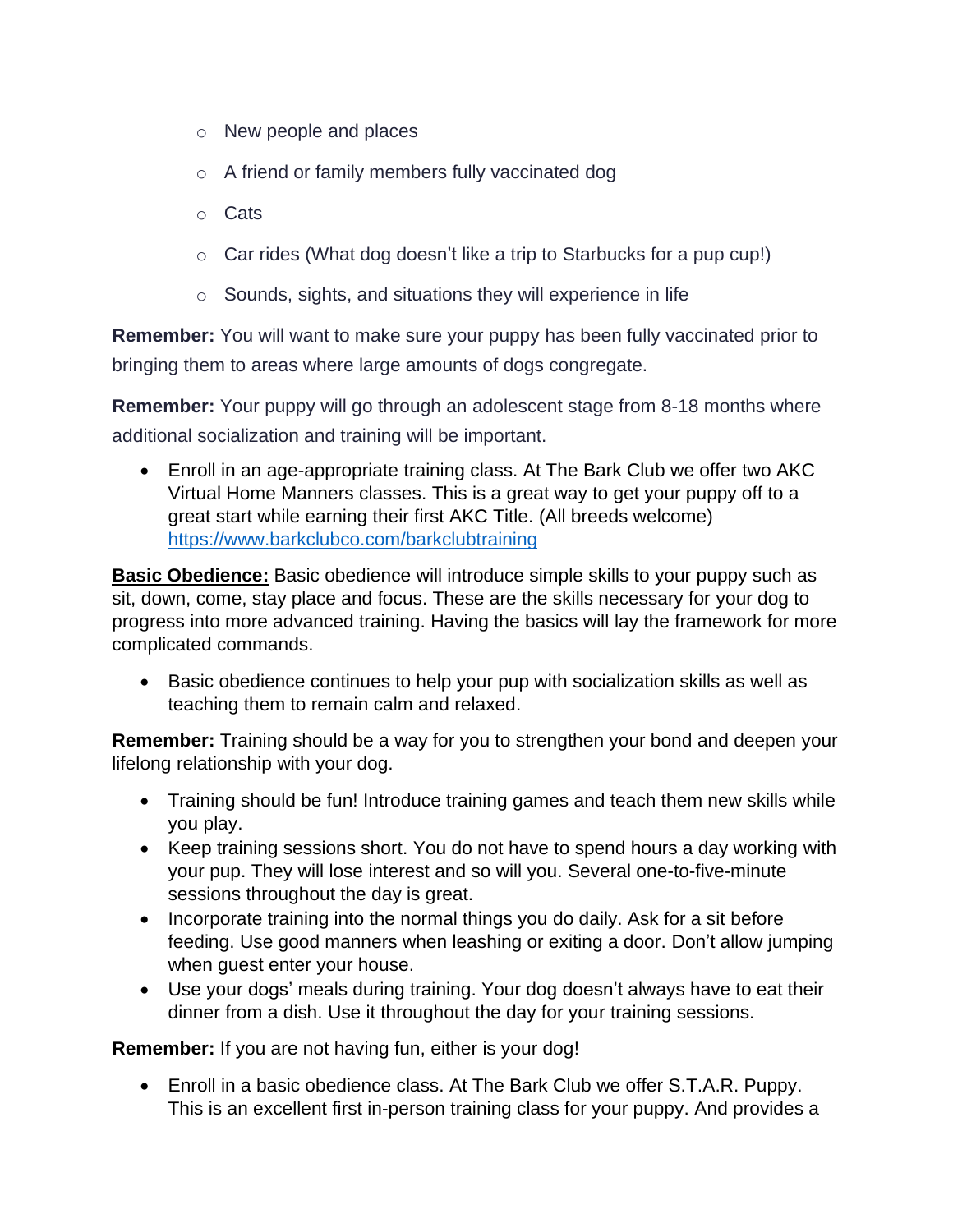great lead in to earning the Canine Good Citizen Title. (All breeds welcome) <https://www.barkclubco.com/barkclubtraining>

**Intermediate Obedience:** At this level of training, we will focus on perfecting basic obedience and layering commands. Intermediate classes will continue to build your relationship with your puppy while adding distractions and allowing distance between you and your dog.

• Intermediate training will focus on proofing the skills your puppy previously learned. You will work towards adding distance, distractions, and duration to your basic commands. Can your dog sit inside your home on command? Great, let's start to work in the front yard or another location with low level distractions.

**Reminder**: If your puppy does not have the skill down 100% inside your home with little to no distractions do not expect them to be able to preform that same skill at your child's soccer game or the park. Training is done in stages, and you will need to build your dogs skills slowly and in stages.

- Add a few tricks to your puppy's intermediate training routine. (The internet is a great resource to find basic tricks to add to your training routine)
	- o Roll Over
	- o Sit Pretty
	- o Shake
	- o Spin
	- o Wave
	- o High Five
	- o Bow
	- o Play Dead

**Reminder:** Remember when we said training should be fun? Not only are tricks fun they are great entertainment when you have guests over.

- Intermediate dog training will begin to phase out treats. You have been using treats for two very important things during the beginning stages of training. You have used them as lures to entice your puppy into different positions as well as a reward to reinforce a correct response. At this stage we will begin to teach both the owner and dog not to become dependent on treats. Over time it will be important for your dog to preform the requested command not contingent on if they will receive a treat afterwards.
- Enroll in an intermediate obedience class. At The Bark Club we offer intermediate training classes for you and your pup to take the next step. <https://www.barkclubco.com/barkclubtraining>

**Advanced Training:** Once your dog has mastered their intermediate skills your dog is ready for the highest level of obedience training. Advanced dog training focuses on perfecting your dog's skills and ensuring they will follow your commands under any